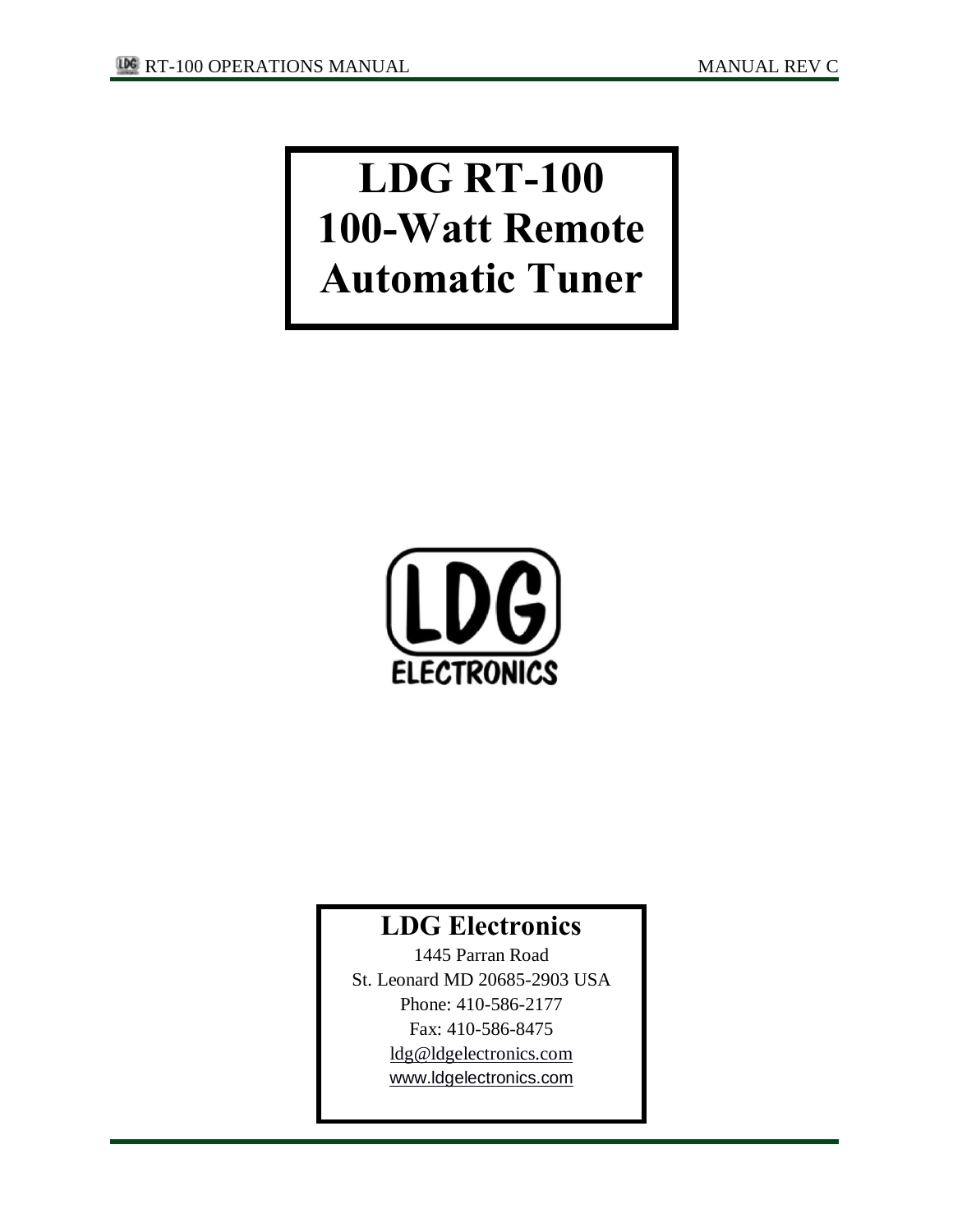# **Table Of Contents**

| <b>Introduction</b>                           | $\mathbf{2}$ |
|-----------------------------------------------|--------------|
| Jumpstart, or "Real hams don't read manuals!" | $\mathbf{2}$ |
| <b>Specifications</b>                         | $\mathbf{2}$ |
| An Important Word About Power Levels          | $\mathbf{2}$ |
| <b>Important Safety Warning</b>               | $\mathbf{2}$ |
| Getting to know your RT-100                   | $\mathbf{2}$ |
| <b>Installation</b>                           | $\mathbf{2}$ |
| <b>Bias Tee Information</b>                   | $\mathbf{2}$ |
| <b>Operation</b>                              | $\mathbf{2}$ |
| <b>About LDG Tuners</b>                       | $\mathbf{2}$ |
| <b>A Word About Tuning Etiquette</b>          | $\mathbf{2}$ |
| <b>Care and Maintenance</b>                   | $\mathbf{2}$ |
| <b>Technical Support</b>                      | $\mathbf{2}$ |
| <b>Two-Year Transferrable Warranty</b>        | $\mathbf{2}$ |
| <b>Out Of Warranty Service</b>                | $\mathbf{2}$ |
| <b>Returning Your Product For Service</b>     | $\mathbf{2}$ |
| <b>Product Feedback</b>                       | $\mathbf 2$  |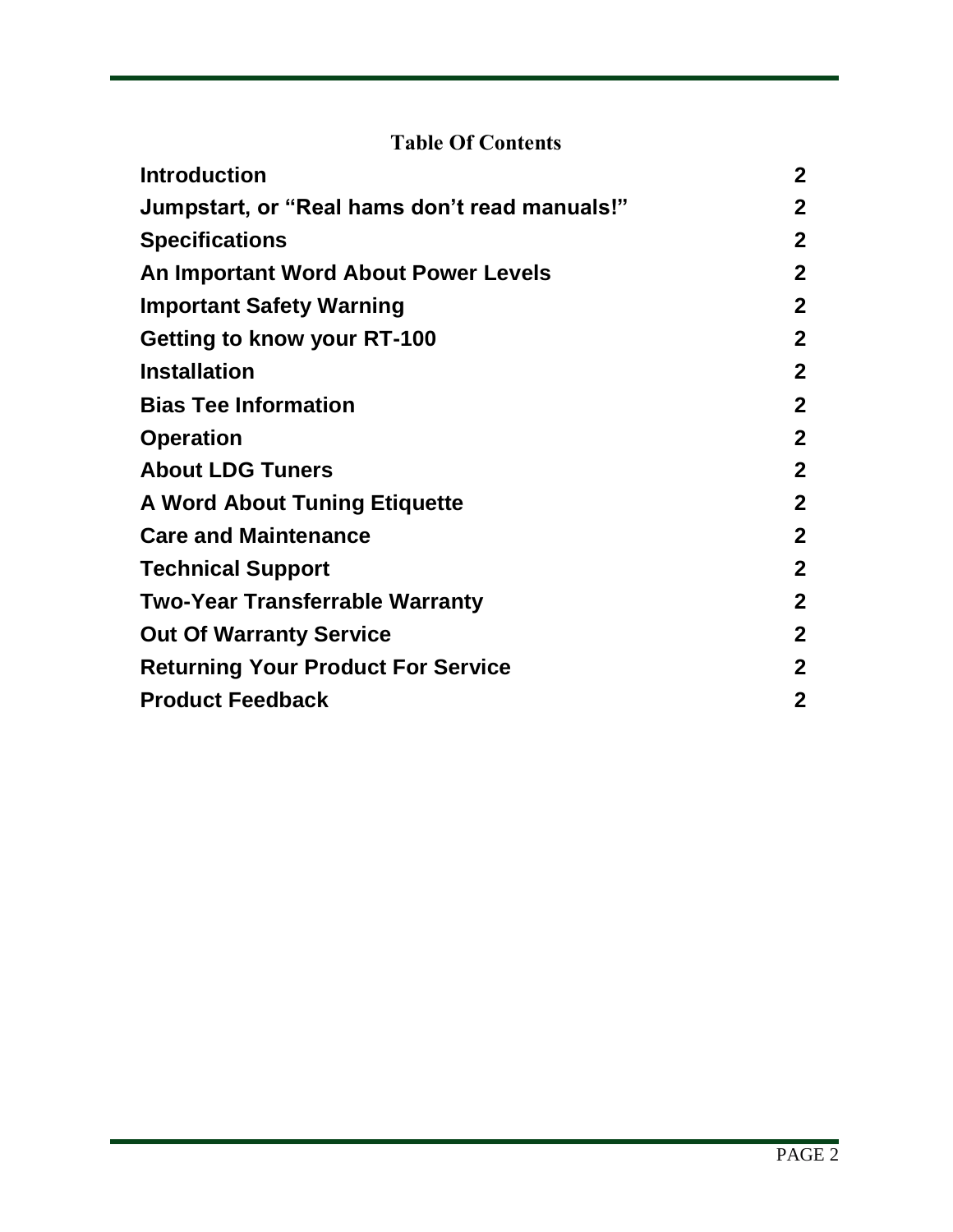## **INTRODUCTION**

Congratulations on selecting the LDG RT-100 100-watt remote automatic tuner. The RT-100 provides full- and semi-automatic antenna tuning across the entire HF spectrum plus 6 meters, at power levels up to 100 watts. It will tune dipoles, verticals, Yagis, or virtually any coax-fed antenna. It will match an amazing range of antennas and impedances, far greater than many other tuners you may have considered, including the internal tuners in many radios.

The RT-100 uses the same proven technology as other LDG tuners, but is engineered to be installed outdoors near the antenna feedpoint, reducing potential SWR losses in the transmission line. DC power is provided over the coax; no separate power cable is required. The RT-100 contains an internal "Bias Tee" circuit that separates RF and DC at the tuner.

The RT-100 is designed to be used with the optional RC-100 remote controller near the operating position. It provides for on/off control, as well as automatic and semi-automatic tuning, and contains a Bias Tee to inject DC onto the coax. The RC-100 is not required, but without it you will need to provide a Bias Tee circuit near your transmitter or transceiver. Commercial units are readily available, or you can easily homebrew one; circuit details are provided in this manual.

LDG pioneered the automatic, wide-range switched-L tuner in 1995. From its laboratories near the nation's capital, LDG continues to define the state of the art in this field with innovative automatic tuners and related products for every amateur need.

# **JUMPSTART, OR "REAL HAMS DON'T READ MANUALS!"**

Ok, but at least read this one section before operating the RT-100 (this Jumpstart assumes you have an optional RC-100 controller):

- 1. Turn off power to your radio.
- 2. Connect the antenna jack on the transceiver to the "Radio" jack on the optional RC-100.
- 3. Connect the "Tuner" jack of the optional RC-100 to the "Radio" jack on the RT-100 via a suitable length of coax feedline.
- 4. Connect the antenna to the "Ant" jack on the RT-100.
- 5. Connect a source of 12VDC, 500mA to the Power jack on the optional RC-100.
- 6. Power up your radio and begin operating normally; the tuner will automatically initiate a tuning cycle if there is an SWR mismatch.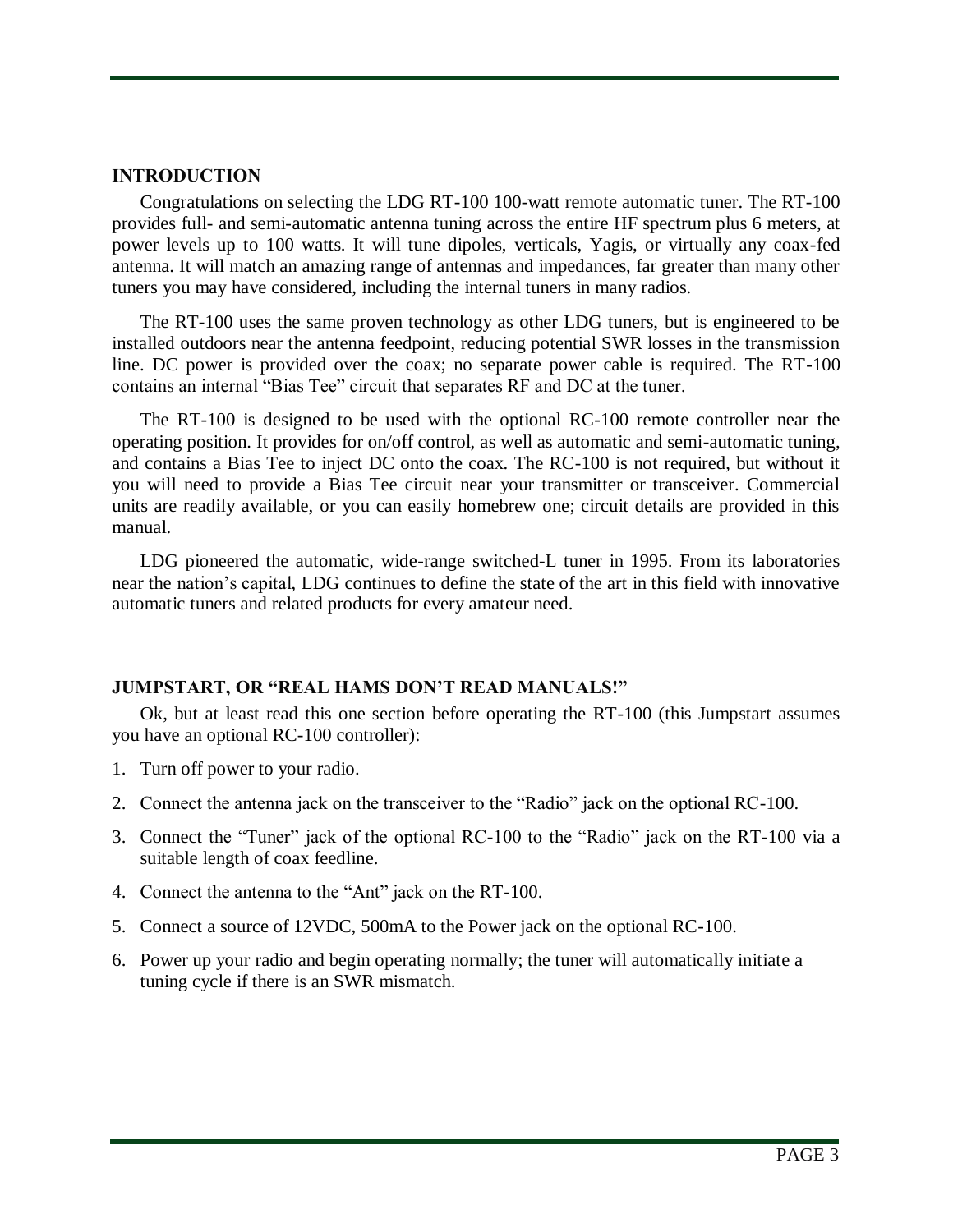## **SPECIFICATIONS**

- 0.1 to 100 watts (peak) on SSB and CW, 30 watts on 100% duty-cycle modes.
- Latching relays for ultra-low power operation.
- 2,000+ memories for near-instantaneous frequency and band changing.
- Requires 12VDC, 500mA, extracted from the coax feedline via built-in Bias Tee. DC injection Bias Tee included in optional RC-100 controller, otherwise provided by user.
- 1.8 to 54.0 MHz coverage.
- Tunes 4 to 800 ohm loads (16 to 150 ohms on 6M), 16 to 3200 ohms with optional 4:1 Balun.
- For Dipoles, Verticals, Vees, Beams or any Coax Fed Antenna.
- Water-resistant case and rubber gaskets. Not immersible.
- Operating temperature range: 0°F-110°F (-18°C +43°C)
- Optional external Balun allows tuning of random length, long wire or antennas fed with ladder line.
- Optional RC-100 controller provides DC power injection, On/Off switch, and Tune button.
- Dimensions: 7.0"L x 5.5"W x 3.5"H.
- Weight: 1 lb. 0 oz.

# **AN IMPORTANT WORD ABOUT POWER LEVELS**

The RT-100 is rated at 125 watts peak power input *at most*. Many ham transmitters and transceivers, and virtually all amplifiers, are capable of transmitting well over 125 watts. Power levels that significantly exceed specifications will definitely damage or destroy your RT-100. If your tuner fails during overload, it could also damage your transmitter or transceiver. Be sure to observe the specified power limitations.

#### **IMPORTANT SAFETY WARNING**

**Never install antennas or transmission lines over or near power lines. You can be seriously injured or instantly killed if any part of the antenna, support or transmission line touches a power line. Always follow this antenna safety rule: the distance to the nearest overhead power lines should be at least twice the length of the longest antenna, transmission line or support dimension.**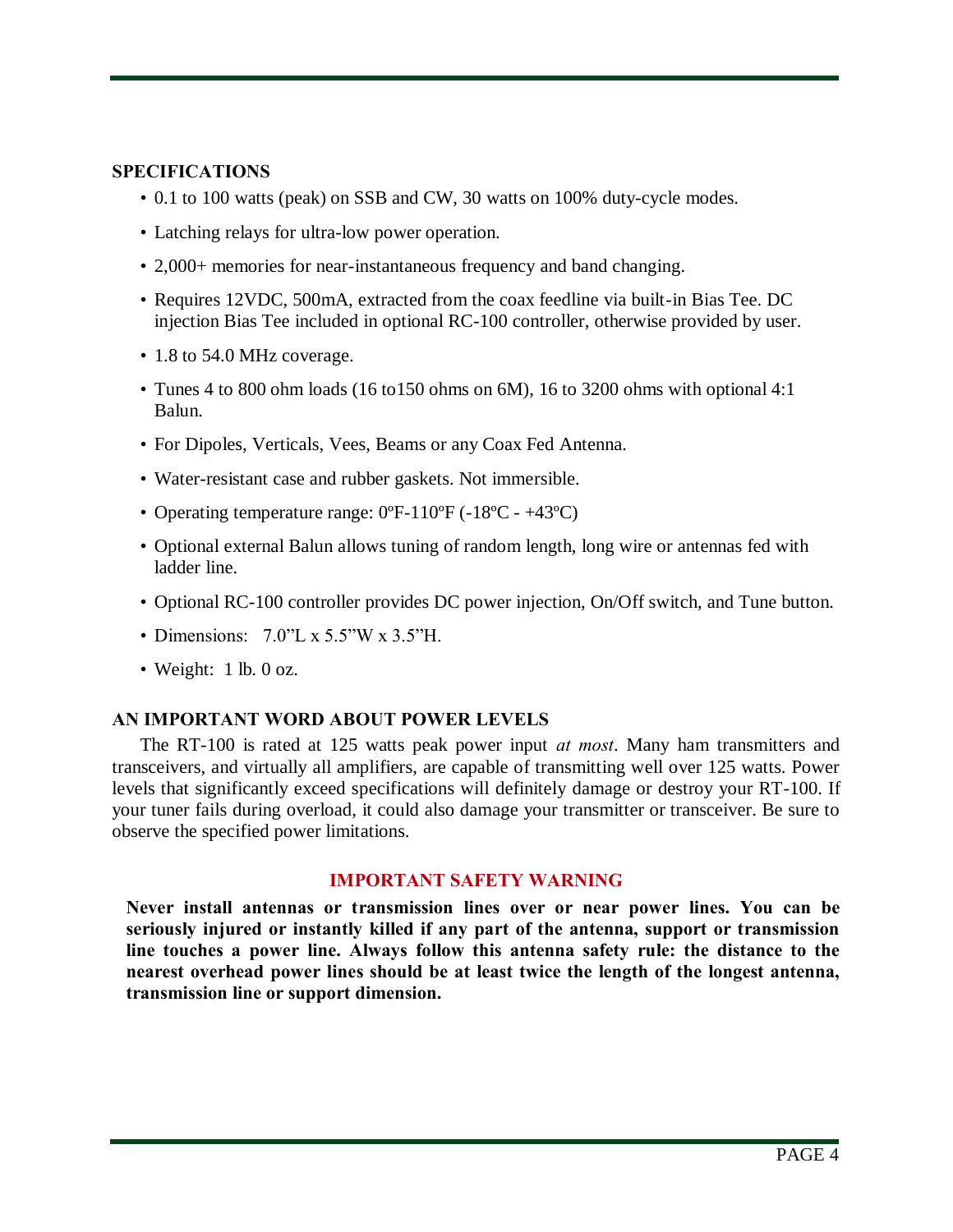#### **GETTING TO KNOW YOUR RT-100**

Your RT-100 is a quality, precision instrument that will give you many years of outstanding service; take a few minutes to get to know it.

The RT-100 is designed to be installed at or near the antenna feedpoint. This reduces or eliminates SWR losses in the coax transmission line, which can be significant under some circumstances. The RT-100 is weatherproof and is intended to be installed outdoors. Tips on outdoor installation appear later in this manual.

The RT-100 is powered over the coaxial cable that carries both RF energy and DC power; no separate power cable is required. An internal "Bias Tee" circuit in the RT-100 separates RF from DC power; this process is virtually lossless and has no effect on SWR. A second Bias Tee is required at the transmitter end of the coax to inject DC power on to the coax. The RT-100 is designed to be used with the optional RC-100 controller, which contains a Bias Tee to inject DC power. It provides an Off/On power button, LED status indicator, and a Tune button which starts an automatic tune cycle. If you do not use an RC-100, you must provide a Bias Tee to inject DC power. They are available commercially, or you can easily "homebrew" one; details are provided later in this manual.

The RT-100 provides 2,000 frequency memories. When tuning on or near a previously tuned frequency, the RT-100 automatically uses "Memory Tune" to recall the previous tuning parameters in a fraction of a second. If no memorized settings are available, the tuner automatically runs a full tuning cycle, storing the parameters for memory recall on subsequent tuning cycles on that frequency. In this manner, the RT-100 "learns" as you use it, adapting itself to your favorite bands and frequencies. The RT-100's latching relays hold the tuned configuration indefinitely, even when DC power is removed. Tuning memories are stored in nonvolatile FLASH memory; they are retained indefinitely even when power is removed.



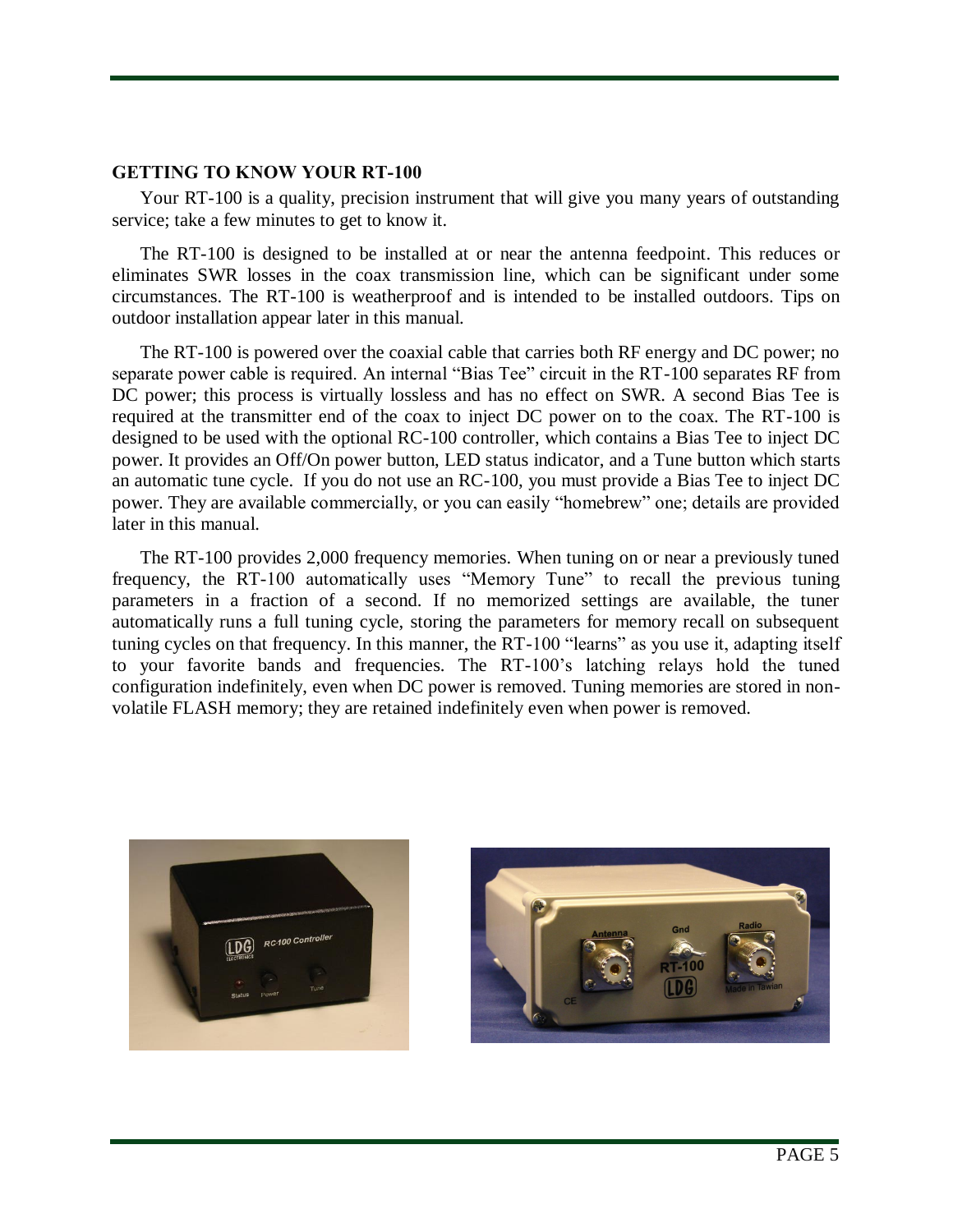# *RT-100 Connections*

The RT-100 has three connectors:

- **ANT** SO-239: Output to the antenna. Connect the antenna feedpoint to this SO-239.
- **Gnd** (wingnut)**:** Connect to an earth ground.
- **Radio** SO-239: RF and DC input. Connect to the feedline which comes from the transmitter or transceiver via the optional RC-100 controller or other Bias Tee.

The tuner case is made of POLYLAC®, a flame-retardant ABS plastic.

**Important Note:** The transmission line between the Bias-Tee at the operating position (or the RC-100 control unit) and the RT-100 tuner must never be grounded. Doing so would cause the Bias-Tee to attempt to source 12 VDC directly to ground, damaging the unit. Never use coax switches that ground unselected ports.

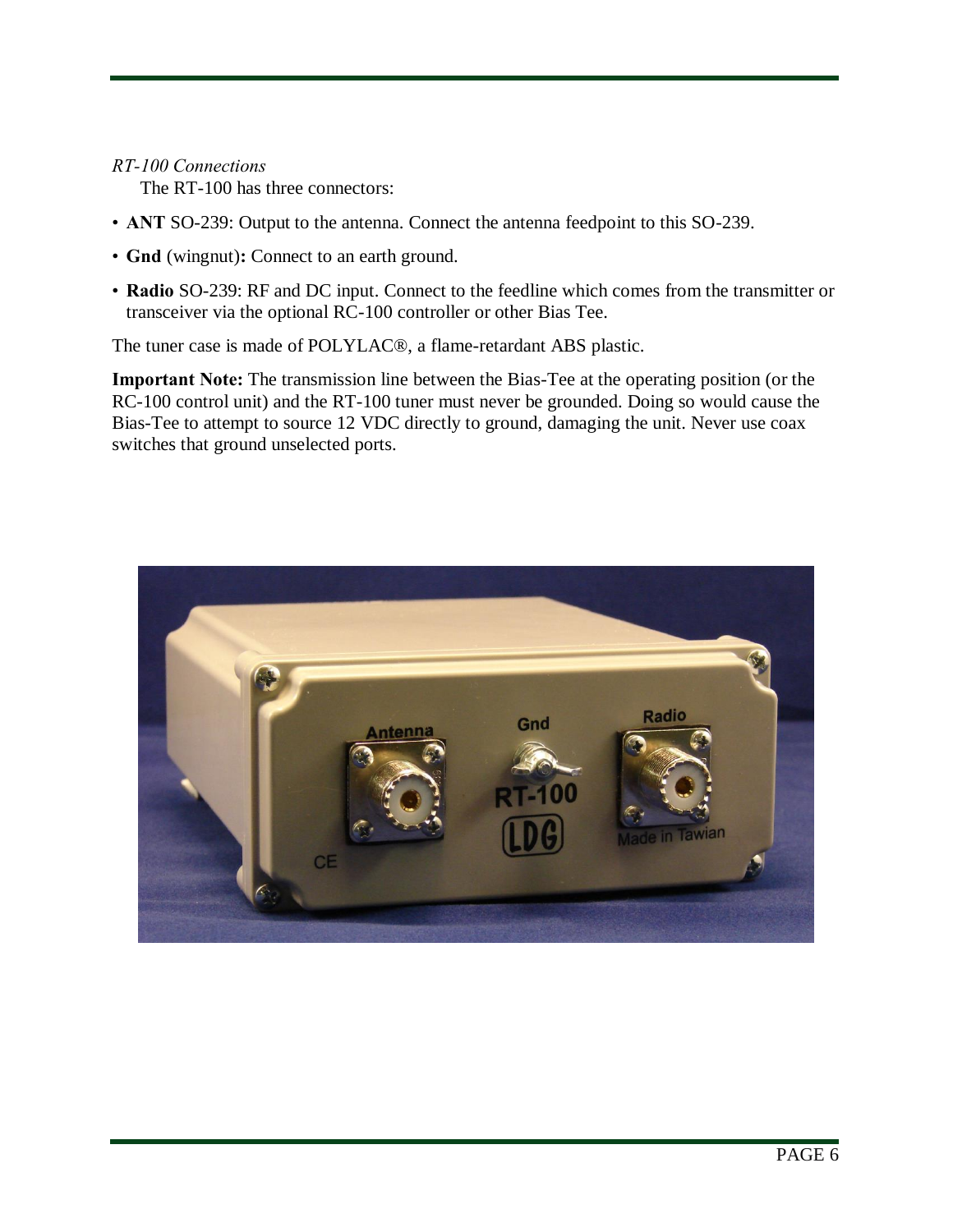#### **INSTALLATION**

The RT-100 tuner is designed for outdoor operation; it is water-resistant, but it is not waterproof and must not be immersed. LDG strongly recommends using silicone coax sealing tape on all outdoors coax connectors after installation to seal them. See *Tips for Outdoor Installation* later in this manual for more on best amateur practice to ensure that your RT-100 will provide reliable service outdoors.

The RT-100 is designed for use with coax-fed antennas. To use it with longwires or antennas fed by ladder line, an external balun is required; the LDG RBA-4:1 is recommended.

Always turn your radio off before plugging or unplugging any external devices. The radio may be damaged if cables are connected or disconnected while the power is on.

#### *Secure the RT-100 to a Mast*

Your RT-100 is designed to be mounted on a mast or other similar support; a clamp and matching U-bolts are provided for this purpose. Remove the nuts and clamp from the U-bolt. Place the U-bolt around the mast, then slide the clamp over the threaded ends of the U-bolt, so that the flat edge of the clamp faces away from the mast. Insert the threaded ends of the U-bolt through the back of the mounting bracket at the top of the RT-100. Thread the nuts back onto the U-bolt, and snug them up. Tighten only as much as is required to keep the RT-100 from sliding down the mast; do not over-tighten.

Although the U-bolt is electroplated to resist corrosion, you may wish to apply a thin layer of grease to help prevent rust and aid in later removal. If you wish to use a larger U-bolt (to bolt the tuner to a larger mast, or other support), refer the RT-100 mounting bracket dimensions for sizing.

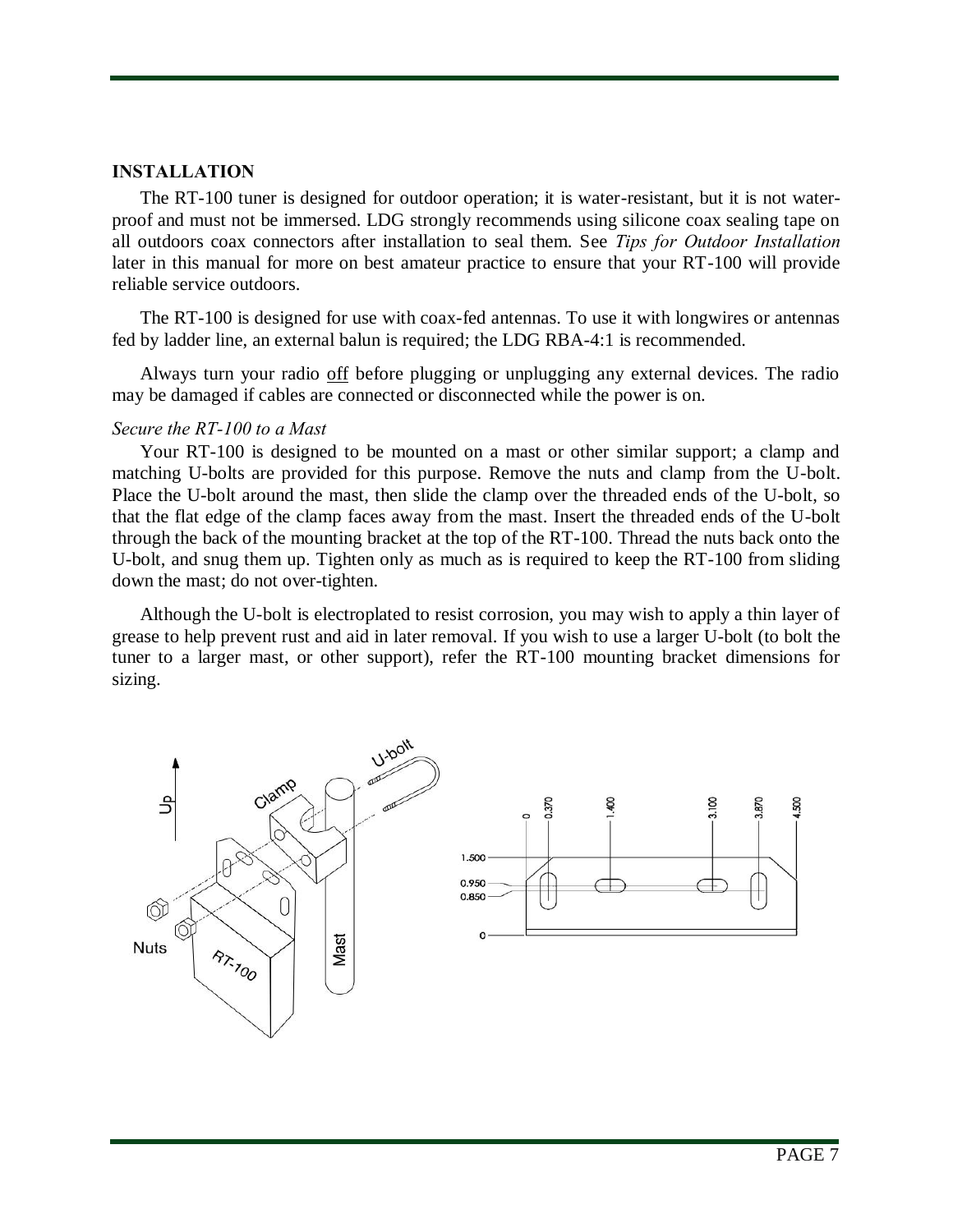#### *Connect to Transceiver and Antenna*

If upgrading an existing antenna, move the coax feedline from the antenna feedpoint to the **RADIO** jack on the RT-100. Connect a 50-ohm coax jumper (as short as practical) from the RT-100's **ANT** jack to the antenna's feed point.

Place a Bias Tee (RC-100 or other) convenient to the operating position. Connect the RT-100's **RADIO** jack to the Bias Tee's **RF+DC** jack via a suitable length of coax feedline; it can be as long as necessary. This can be new coax for a new installation, or existing coax if you are installing the RT-100 on your present antenna; simply move the existing coax from your transmitter or transceiver's Antenna jack to the **RF+DC** jack on the Bias Tee. Connect a 50-ohm coax jumper (as short as practical) from the transmitter or transceiver's Antenna jack to the Bias Tee's **RF** jack. For installation using the optional RC-100 controller, see the RC-100 user manual.

Connect the Bias Tee to a source of 12VDC power capable of providing 500 mA. A regulated power supply is recommended, but is not required.

The RT-100 has no SWR display. If your transmitter or transceiver does not have a built-in SWR display, you may wish to put an external SWR meter between the output of the transmitter or transceiver and the RF input of the Bias Tee:



Transceiver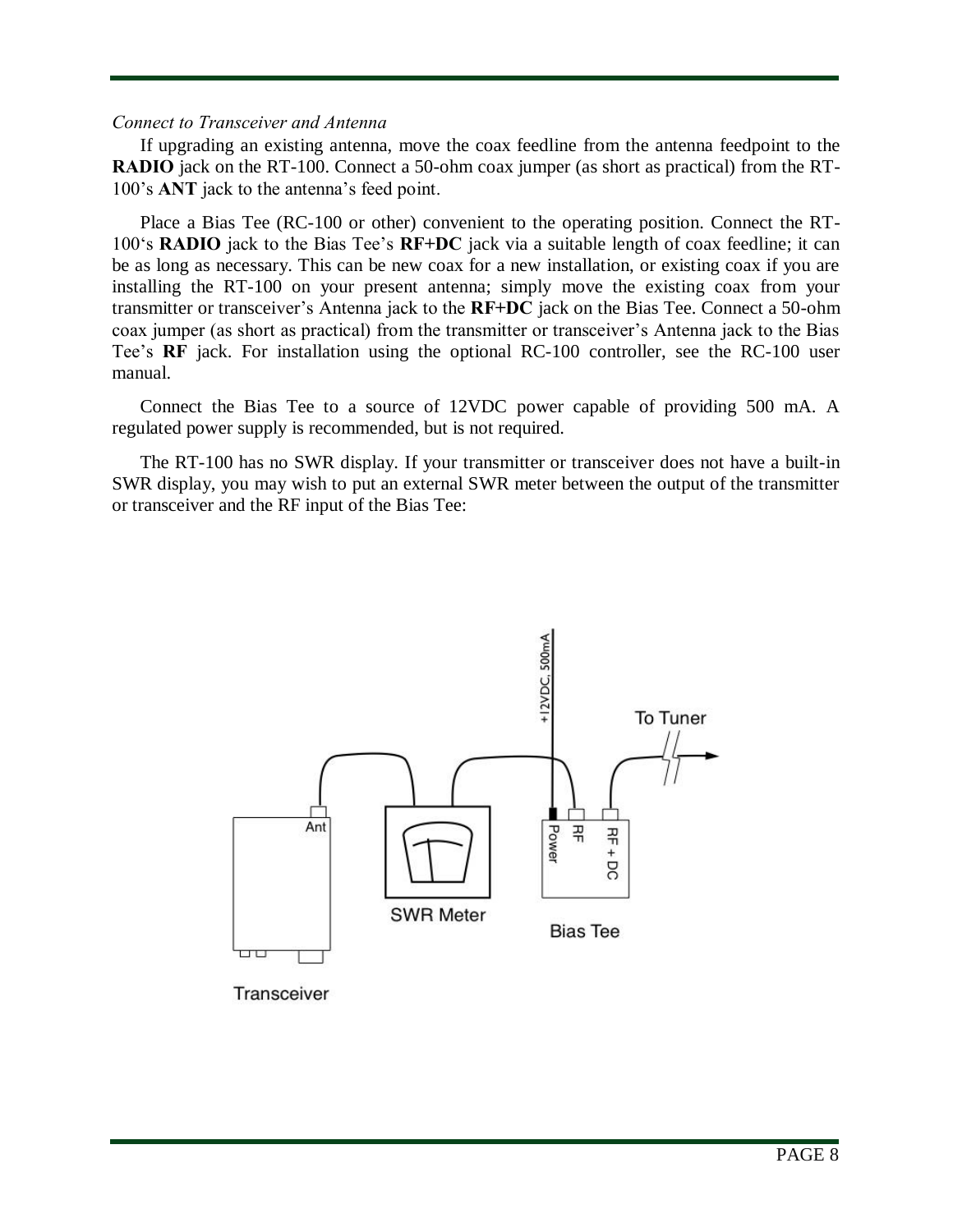#### *Tips for Outdoor Installation*

The RT-100 is water-resistant, but it is not fully waterproof. The RT-100 should be mounted on a mast with the mounting bracket facing upward, and the SO-239 jacks facing downward; do not simply lay it on the ground. If necessary, pound a short mast into the ground near your antenna and mount the RT-100 to it as shown on page 7. LDG strongly recommends grounding the RT-100 tuner via the wingnut marked **GND**.

To prevent rain water from running down the coax and into the connectors, all connections should be wrapped with coax sealing tape, such as Coax Seal™. Additionally, a drip loop should be provided by coiling the coax and zip-tying it into a loop which hangs below the connectors. The drip loop collects any water running along the coax, and makes it drip away from the tuner. Also provide a drip loop where the coax enters the house, to prevent water from running along the coax and into the house. Be sure the drip loop hangs below the coax entry point into the house.

If you are using existing coax between the RT-100 and the indoor Bias Tee, inspect it carefully for water damage. Best Amateur practice calls for cutting away one foot of coax for each year the coax has been outdoors. If the coax was sealed with waterproof tape or other material this may not be necessary.

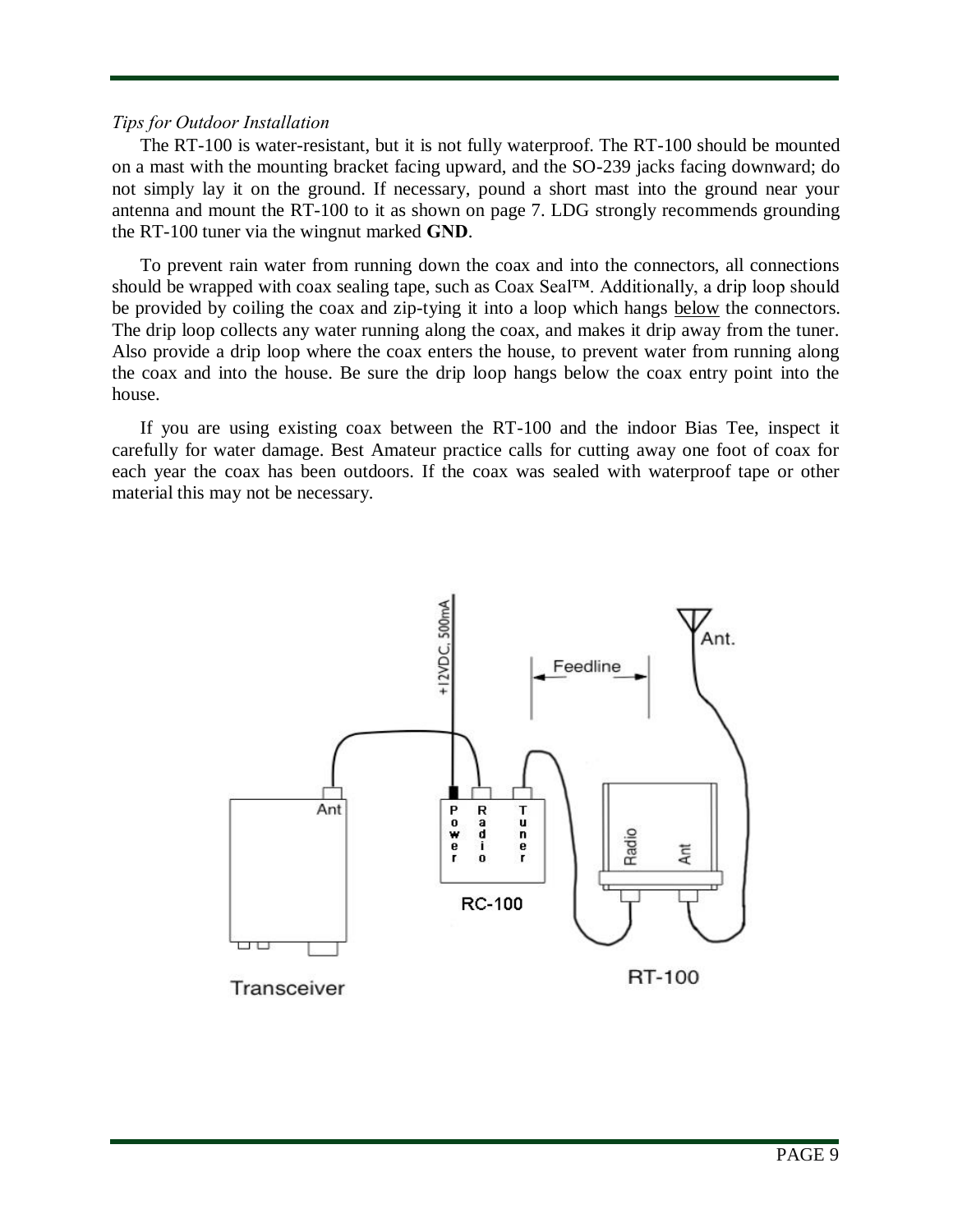#### **BIAS TEE INFORMATION**

The LDG RT-100 incorporates a Bias Tee in the tuner itself, but a second Bias Tee is needed at the transmitter end and is not included; you must supply one. The optional LDG RC-100 is an ideal companion to the RT-100, and includes a built-in Bias Tee designed specifically for the RT-100. However, you can easily "homebrew" your own Bias Tee from readily available components.

Alternatively, ready-made Bias Tees are available from commercial suppliers, including the SGC 54-70 DC Coaxial Line Isolator, the Array Solutions Bias Tee Master, and many others. The Bias Tee must be rated for at least 1A current draw, and 1.8 to 54 MHz. For more information on Bias Tee construction and theory, see the Wikipedia article "Bias Tee" at http://en.wikipedia.org/wiki/Bias\_tee, ARRL's QST article in the January 2013 issue, Vol. 97, Issue 1, p46, or the Array Solutions Bias Tee Master product review in the September 2009 issue of QST.

A Bias Tee is a circuit which injects DC power onto the coax feedline, while isolating the DC power from both the transmitter and the antenna; two are required, one at each end of the coax. A sample schematic is shown below.

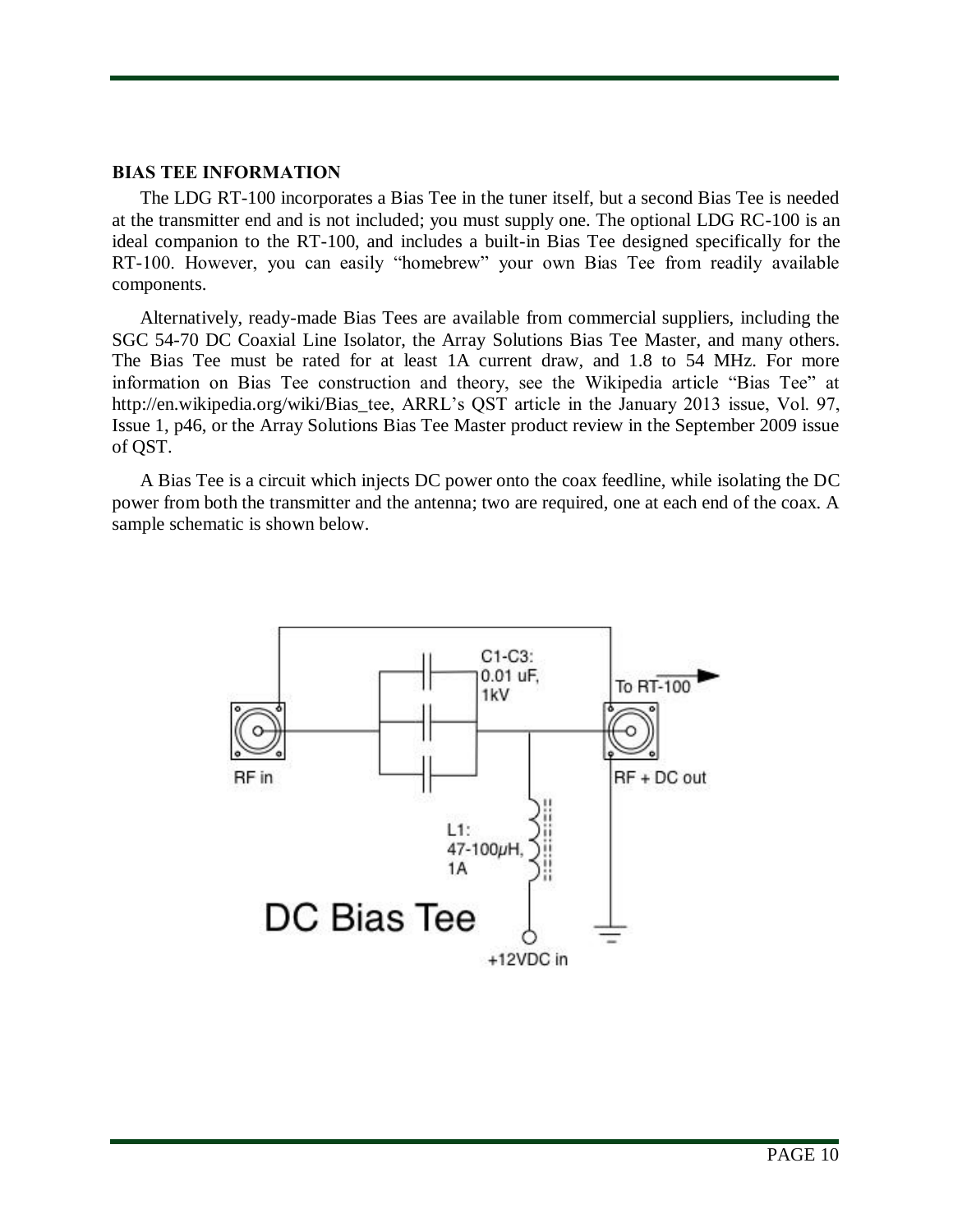#### **OPERATION**

#### *Automatic Operation*

Your RT-100 is capable of fully automatic operation, tuning whenever needed. Simply operate normally and the RT-100 will maintain an SWR of about 1.7 or less on all frequencies within its specifications without your intervention. In most cases it is not necessary to transmit a steady carrier; the RT-100 tunes as you talk or send CW or other non-100% duty cycle modes. You can also manually start an automatic tuning cycle whenever you wish (semi-automatic operation), or you can turn the tuner off completely for straight-through operation.

Two types of automatic tuning cycle are available. When transmitting on a frequency for the first time, a **full tuning cycle** achieves a match by switching in inductors and capacitors according to LDG's state-of-the-art algorithms until a suitable match is found. You can observe the progress of the tuning cycle on your SWR meter. When a full tuning cycle ends the selected configuration is stored, indexed to that frequency for later reuse in a memory tuning cycle. In this manner the RT-100 "learns" as you use it, adapting itself to the bands and frequencies you use the most. 2,000 individual tuning configurations can be stored in non-volatile memory.

A **memory tuning cycle** attempts to tune very quickly based on stored parameters from previous full tunes at or near the frequency in use. If the tuner previously succeeded in tuning on the present frequency, the settings for that match will be loaded, and checked to see that an acceptable SWR match is found. If this fails to find a good SWR match, then a full tuning cycle will automatically begin. Memory tuning cycles can complete in just a fraction of a second.

The RT-100 powers up in fully automatic, memory tuning mode. Whenever RF is present, if the SWR is above about 1.7 a memory tuning cycle will automatically begin. You will probably use memory tuning most of the time; it takes advantage of any saved tuning settings, but automatically defaults to a full tuning cycle if no stored data is available.

#### *Force a Full Tuning Cycle*

In some instances you may wish to force the RT-100 to begin a full tuning cycle instead of the usual memory cycle. Turn off power to the RT-100 by switching off power to the Bias Tee, begin transmitting a carrier, and while still keying the radio, turn on power to the Bias Tee; an automatic tuning cycle will begin. Continue transmitting the tuning carrier until the automatic tuning cycle ends with the SWR settled below about 1.7, then unkey and continue to operate normally. If you are using an RC-100 controller, transmit a carrier, press the **Tune** button on the RC-100 for one second then release. Continue transmitting the tuning carrier until the tuning cycle ends.

# *Re-tuning Termination*

Very rarely, when an antenna is used far from its resonant frequency, the RT-100 may erroneously continue a tuning cycle, even though it has already found a good match for the current antenna and frequency. In these cases simply turn the RT-100 off by removing power from the Bias Tee. The latching relays in the tuner will keep the current match settings even with power off, but the tuner will stop attempting to re-tune.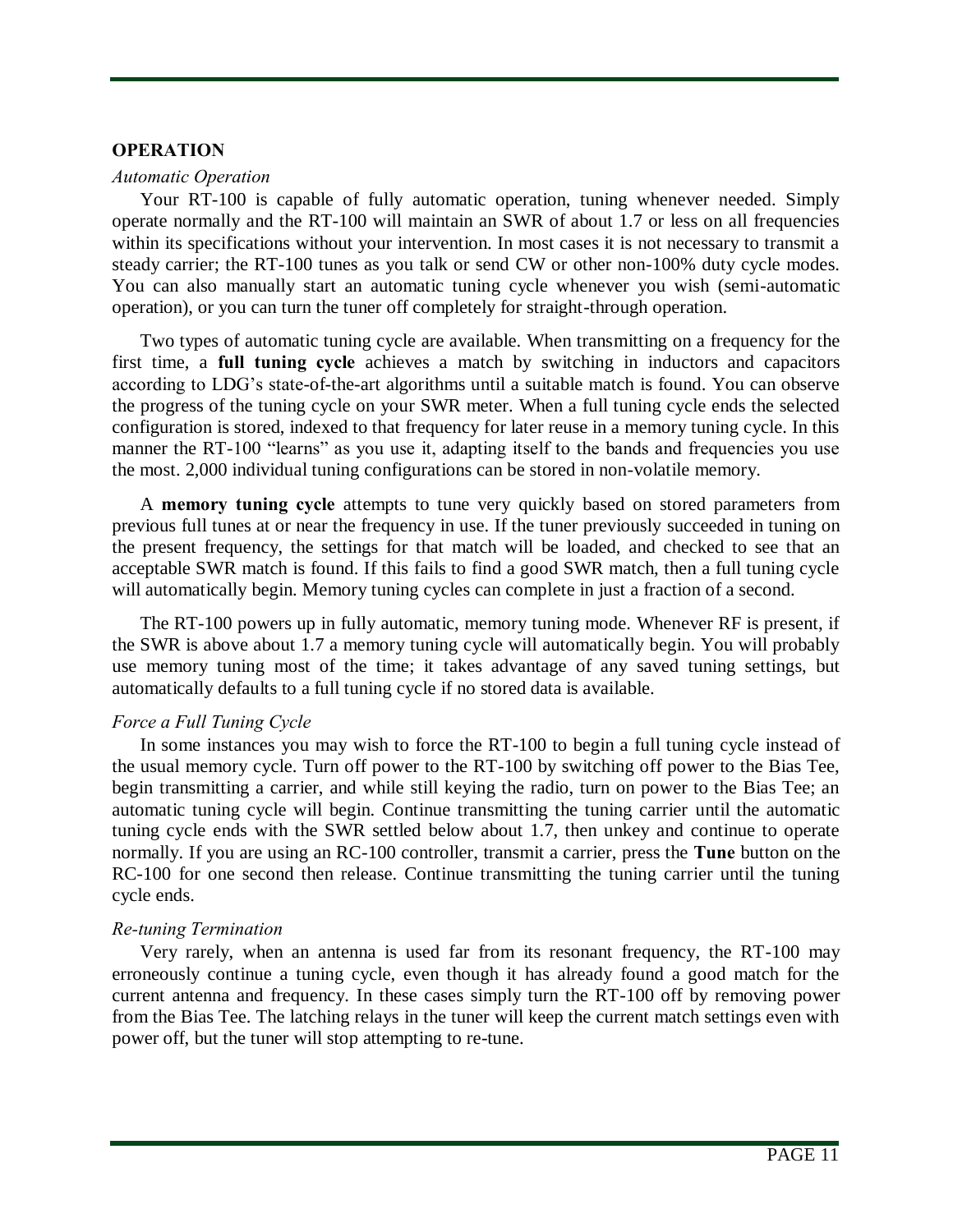## *Recovering from a "hang-up"*

On rare occasions your RT-100 may seem to "hang", and stop operating correctly. In that case, follow these steps to recover normal operation:

- Put your radio in AM mode
- Push the PTT and hold it
- Press the Tune button on the RC-100 and hold for 2 seconds, then release
- Keep the PTT pressed while the tuner tunes
- When tuning cycle ends, check for good SWR, release PTT
- Resume normal operation
- If using your own Bias-Tee, change bands, force a tune, then return to the desired band

# *MARS/CAP Coverage*

The RT-100 provides continuous tuning coverage from 1.8 to 54.0 MHz, not just in the ham bands. This makes it useful for MARS or CAP operation, or any other legal HF operation.

# **ABOUT LDG TUNERS**

In 1995 LDG Electronics pioneered a new type of automatic antenna tuner. Instead of the usual variable inductors and capacitors, LDG tuners are a "Switched L" type using banks of fixed capacitors and inductors, switched in and out of the circuit by relays under microprocessor control. An SWR sensor provides feedback; the microprocessor searches the capacitor and inductor banks for the lowest possible SWR. The L network can tune unbalanced loads such as coax-fed dipoles, verticals, Yagis, or virtually any coax-fed antenna over a very wide impedance range.

In a Switched L tuner the series inductors are switched in and out of the circuit, and the parallel capacitors are switched to ground. A high/low impedance relay switches the capacitor bank to either the transmitter or receiver side of the inductor bank as needed, allowing the tuner to handle loads significantly greater or less than 50 ohms. LDG tuners use a proprietary algorithm that minimizes the number of tuner adjustments. The algorithm steps through the inductors to find an initial coarse match, then steps through the individual capacitors to find the best coarse match. If no coarse match is found, the algorithm repeats the coarse tuning, adjusting for high/low impedance. Finally, the algorithm fine tunes the inductors and capacitors to achieve a match of 1.5:1 or less.

The microprocessor runs at 32 MHz; the tuning algorithm executes in only a few milliseconds. However, the switching relays require several milliseconds of settling time for each combination of inductors and capacitors, so it can take several seconds to cycle through all relay combinations to find a match.

The internal SWR sensor is a variation of the classic Bruene circuit used in many SWR meters, modified to provide voltage inputs to an analog-to-digital converter (ADC). A singlelead primary through the center of the sensor transformer provides RF current sampling. Diodes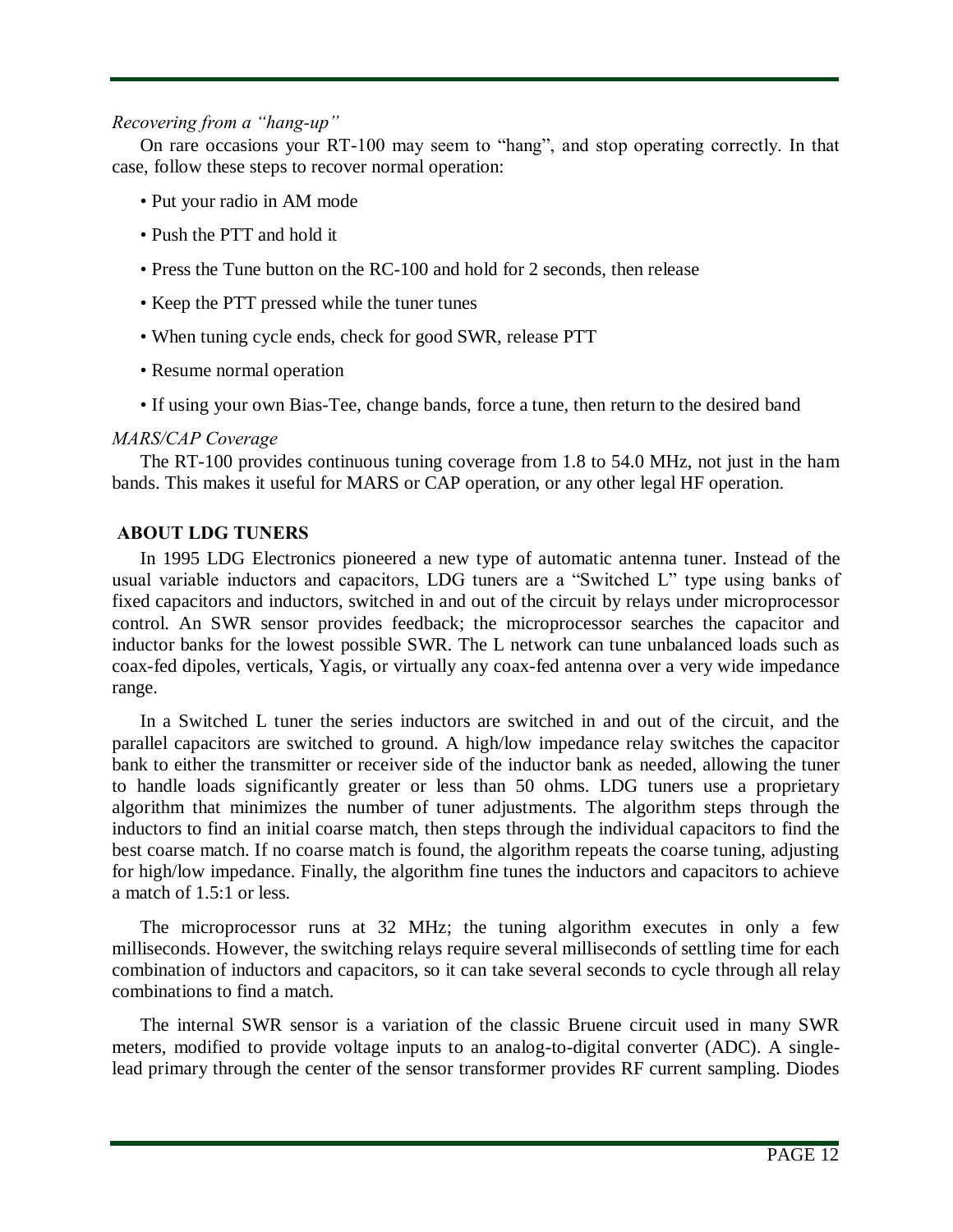rectify the sample and provide the ADC with DC voltages proportional to forward and reverse RF power, allowing computation of SWR in real time.

# **A WORD ABOUT TUNING ETIQUETTE**

Be sure to use a vacant frequency when tuning. With today's crowded ham bands, this is often difficult. However, causing interference to other hams should be avoided as much as possible. The RT-100's very short tuning cycle minimizes the impact of tuning transmissions.

# **CARE AND MAINTENANCE**

The RT-100 tuner is essentially maintenance-free. Always strictly observe the power limits listed in this manual. The outer case may be cleaned as needed with a soft cloth slightly dampened with household cleaning solution; do not use a garden hose to clean the tuner. As with any modern electronic device, the RT-100 can be damaged by temperature extremes, impact, or static discharge. LDG strongly recommends the use of a good quality, properly installed lightning arrestor in the antenna lead, and an earth ground connected to the **Gnd** connector.

# **TECHNICAL SUPPORT**

The LDG customer support staff is available on the telephone and by e-mail to answer your questions as the need may arise.

LDG regularly updates its on-line support documentation which is available all day and every day at: [www.ldgelectronics.com](http://www.ldgelectronics.com/)

The LDG website provides links to our product user manuals (both current and past), specifications, and photographs. There is also a link to LDG's Dealers which are ready to help with a purchase decision.

# **TWO-YEAR TRANSFERRABLE WARRANTY**

All LDG products are warranted against defects in parts and workmanship for two full years from the date of purchase. This warranty is fully transferable; when you sell or otherwise transfer your LDG product, give the new owner a copy of the original sales receipt, and the warranty goes with the product to the new owner.

There is no need to complete a warranty card or to register an LDG product; the product receipt establishes eligibility for warranty service. Include a copy of the receipt whenever you send your product to LDG for repair. Products sent to LDG without a receipt are considered requests for out-of-warranty repair.

The LDG warranty does not cover product damage or abuse. Failures that LDG determines to be caused by the customer, by exceeding published specifications and limitations, or by exposure to hostile environments (water, electrical discharge, etc.) will not be covered under warranty.